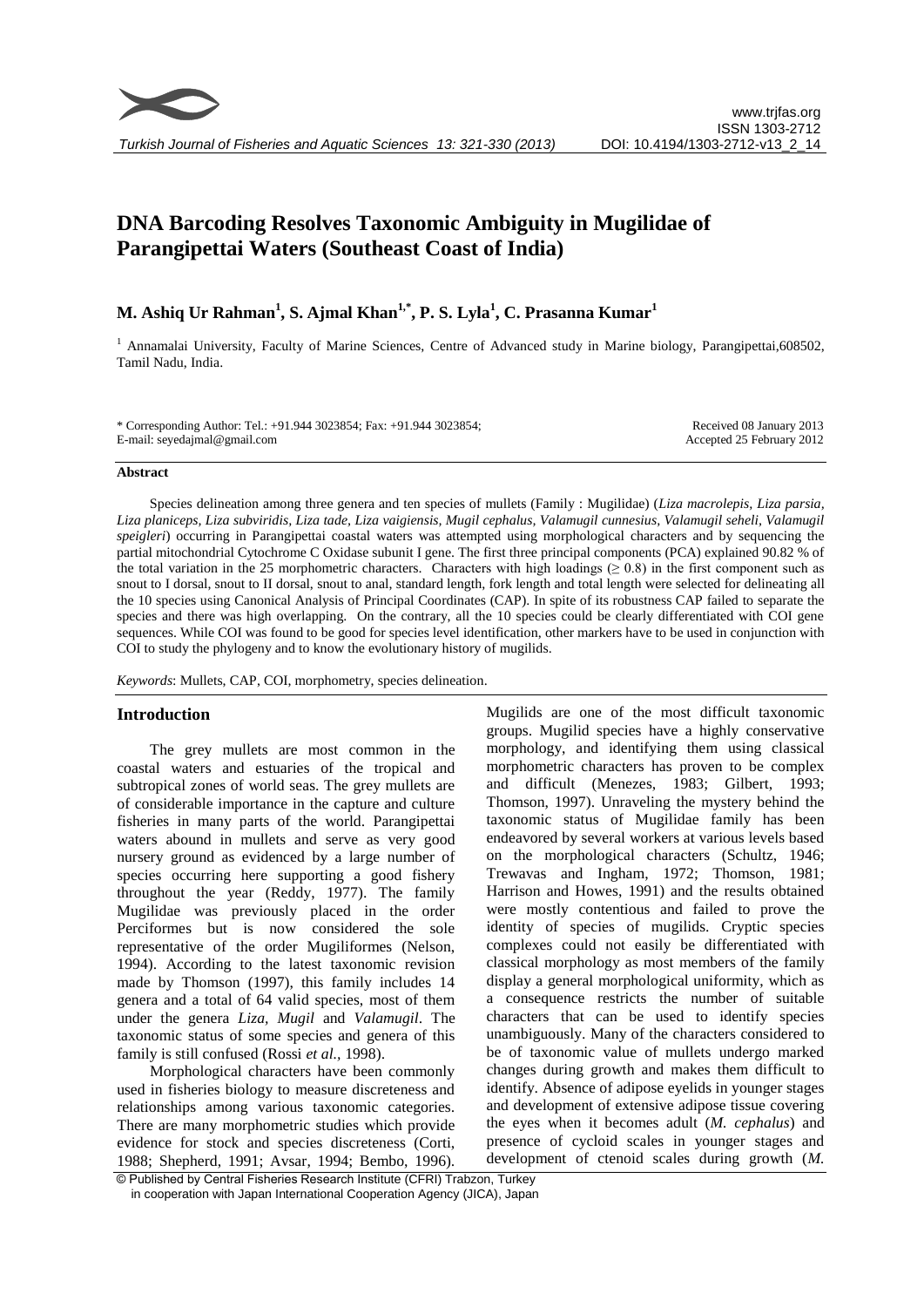*cephalus*, *L. parsia* and *L. tade*) lends credence to this fact (Sarojini, 1953; Pillay, 1954; Thomson, 1954). The identification of species belonging to genus *Liza* involves quite a lot of subjectivity as the species are identified based on the position of dorsal fin in relation to snout and caudal fin. In the case of species belonging to the genus *Valamugil*, it is based on the extension of pectoral fin in relation to the dorsal fin spines. As a result, the phylogenetic status of the Mugilidae family remains particularly obscure, especially at the interspecific level (Stiassny, 1993; Rossi *et al.,* 1998).

More recently the phylogenetic relationships of grey mullets have been investigated with the use of non-morphological characters, employing biochemical and nucleic acid markers (Delgado *et al.,* 1992; Rossi *et al.,* 1996, 1997, 2000; Gornung *et al.,* 2001, 2004; and Nirchio *et al.,* 2003). Cryptic species are also identifiable by genetic methods (Price, 1996; Fontdevila and Moya, 2003). In Vellar estuary situated at Parangipettai (lat. 11°30'N, long. 79°46'E), 10 species of mullets **(**six congeneric species of *Liza- L. macrolepis, L. parsia, L. planiceps, L. subviridis, L. tade, L. vaigiensis*), three congeneric species of *Valamugil* - *V. cunnesius, V. seheli, V. speigleri* and a non-congeneric species (*M. cephalus*) occur commonly. In view of the difficulties in the identification of the above species, the present study was undertaken to delineate species using both classical morphometry and partial sequencing of COI (Cytochrome C Oxidase subunit I) of mtDNA.

#### **Materials and Methods**

#### **Sampling**

A total of 50 individuals each of all ten species belonging to genera *Liza*, *Mugil* and *Valamugil* were collected from Parangipettai waters during November 2010 - December 2011. In addition to that tissue samples were also collected and preserved in 95% ethanol for DNA barcoding. Species identification was done based on Thomson (1997) and FAO species identification sheets for fishery purposes (Fishing area 57- Eastern Indian Ocean).

#### **Morphometric Analysis**

The morphometric measurements were taken following the methodology of Thomson (1954). All the measurements were recorded to the nearest 0.5mm with fine draftsman dividers using fresh fishes in a near to relaxed live condition as possible (Holden and Raitt, 1974). A total of 25 morphometric characters were recorded namely, body depth at ventral origin, head length, maximum head width, minimum height of head at pre orbital, maximum height of head, inter orbital distance, eye diameter, snout length, post orbital length, snout to first dorsal fin, snout to second dorsal fin, snout to ventral fin, snout to anal fin, height of second dorsal fin, length of pectoral fin, height of anal, width of first dorsal base, width of second dorsal base, width of anal base, body depth at first dorsal origin, depth of caudal peduncle, length of caudal peduncle, standard length, fork length and total length. The percentage of overlapping ratio between the species of *Liza* and *Valamugil* were calculated using the following formula:

| Overlapping ratio         |  |
|---------------------------|--|
| ---------- X 100          |  |
| Extreme overlapping ratio |  |

where, Overlapping ratio  $=$  Maximum value of species A – Minimum value of species B and Extreme overlapping ratio = Maximum value of species B – Minimum value of species A

#### **Statistical Analysis**

To separate the mugilids based on morphological characters Principal Component Analysis (PCA) was performed using the statistical package PAST (version 2.14) and to delineate the species Canonical Analysis of Principal Coordinates (CAP) was performed using PRIMER (version 6.1).

#### **DNA Extraction, Amplification and Sequencing**

DNA was isolated as per the standard protocol (Ward *et al.,* 2005). Briefly, muscle cubes were digested in lysis buffer in the presence of protease K and salted out using high molar sodium chloride solution. The DNA was precipitated in cent percent ethanol and washed with 70% ethanol before air drying (at room temperature). DNA dissolved in double distilled water acted as template for PCR reactions. COI amplification was carried out using primer pair PishF1-5′TCAACCAACCACAAAGACATTGGCAC-3′ and FishR1-

#### 5′TAGACTTCTGGGTGGCCAAAGAATCA-3′

(Ward *et al.,* 2005). The following PCR conditions were adopted; 95°C for 2 minutes, 5 cycles of 94°C for 30 seconds, 45°C for 40 seconds, 72°C for 30 seconds and 35cycles of 94°C for 30 seconds, 54°C for 40 seconds, 72°C for 30 seconds and final extension was carried out at 72°C for 10 minutes. Amplicons were agarose gel checked and sequenced using ABI high throughput sequencer (Bioserve Biotechnologies, Hyderabad, India).

#### **Sequence Data Analysis**

The electrophenerogram generated by automated DNA sequencer was read by Chromas Pro v1.42 and the sequences were carefully checked for mis-calls and base spacing. ClustalX 2.0.6 was used to align the nucleotide sequences (Thomson, 1997). MEGA 4.1 was used to construct phylogenetic trees via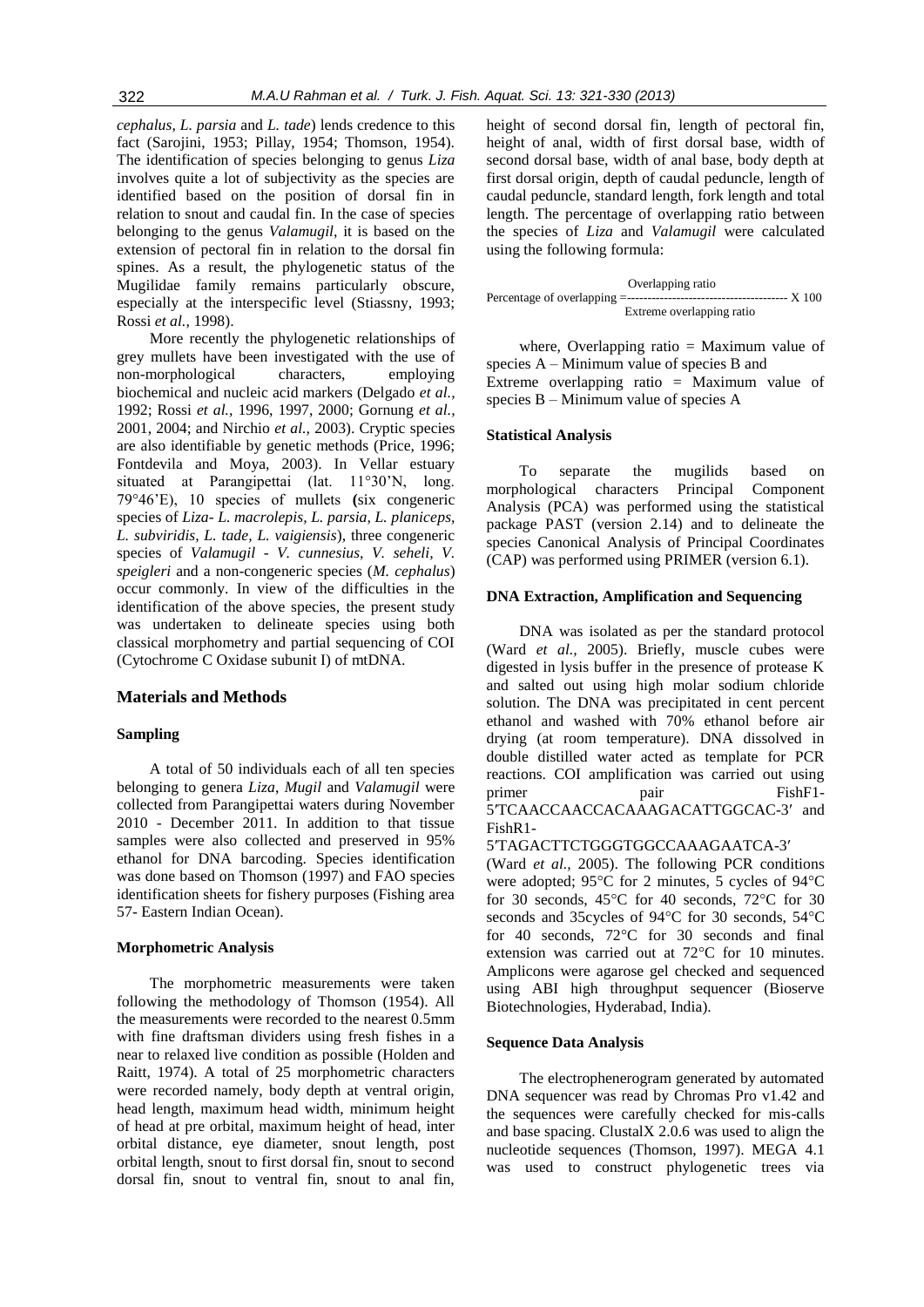Neighbourhood joining method using Kimura 2 parameter and to calculate genetic distance of the given set of sequences (Tamura *et al.,* 2007). Barcode sequence of *Lates calcarifer* (JF919828) sampled in addition to the mullet samples from Parangipettai coastal waters was used as an outgroup in constructing the phylogenetic tree.

#### **Accession Numbers**

The COI sequences of Mugilids produced in the present study were submitted in the GenBank (NCBI) and the accession numbers are as follows: JQ045776 (*Liza tade*), JQ045777 (*Valamugil cunnesius*), JQ045778 (*Valamugil speigleri*), JQ045779 (*Liza parsia*), JQ045780 (*Liza vaigiensis*), JQ045781 (*Valamugil seheli*), JQ045782 (*Liza subviridis*), JQ045783 (*Mugil cephalus*), JQ045784 (*Liza planiceps*), JQ045785 (*Liza macrolepis*).

#### **Results**

#### **Analysis of Morphometric Characters**

In Principal Component Analysis (PCA) done after log transforming, the first three components with higher eigenvalues explained 90.82 % of the total variation (Table 1). The first axis alone explained about 68.51% of the variation. The second and third components explained 15.45 % and 6.85 % respectively. To select the most useful morphometric characters which will be helpful in separating the species, the eigenvectors (coefficients) associated with the first three components were used. Characters with high loadings ( $\geq 0.8$ ) in the first component were snout to I dorsal, snout to II dorsal, snout to anal, standard length, fork length and total length (Figure 1). In the second and third components no character showed high loading. These characters were selected for further analysis.

The percentage of overlapping of the above 6 morphometric characters between species belonging to *Liza* and *Valamugil* is given in Table 2. The overlapping percentage of Snout to I dorsal among the species of *Liza* species was in the range of 8.536 - 90.736 with an average of 59.8%. Among the species of *Valamugil* the overlapping ranged from 78.181 to 94.736 with an average of 86.86%. With respect to snout to II dorsal, the percentage of overlapping among the species of *Liza* was in the range of 9.322 - 87.368 with an average of 56% and among the species *Valamugil* 76.92 - 93.93 with an average of 86.17%. Overlapping ratio for Snout to anal within *Liza* species ranged from 11.111 to 94.68 with an average of 51.3% and within *Valamugil* species between 90.384 and 97.56 with an average of 94.532%.

For standard length, the percentage of overlapping within *Liza* species was in the range of 29.807 – 97.777 with the average of 69.975% and among the species of *Valamugil* in the range of

44.696 -72.64 with an average of 62.66%. The percentages of overlapping for fork length among the species of *Liza* and *Valamugil* were in the ranges of 32.46 – 99.24 and 40.5 – 67.63 with averages of 73.774 and 58% respectively. The percentage of overlapping for total length among species of *Liza* was in the range of 30.256 – 99.29 with an average of 68.43% and among species of *Valamugil* 37.579 - 66.666 with an average of 56.58%. Overall the overlapping ratio between morphometric characters of *Liza macrolepis* and *L. parsia* was on the higher side whereas it was lower between *Liza subviridis* and *Liza vaigiensis*. Among the species of *Valamugil* the overlapping ratio was on the higher side.

In view of high overlapping between many species, Canonical Analysis of Principal Coordinates (CAP) was performed separately for the species of *Liza* and *Valamugil* to delineate their congeners (Figs. 2 & 3). The results of CAP analysis are given in Tables 3-6. The percentage of variation explained by the subset of axes (*m*) in the data cloud of *Liza* species was on the higher side (94.88%-100%). However the percentage of samples correctly allocated to their own group was only 62%. The details of cross validation given in Table 3 showed that the allocation success of morphometric characters to the right species was maximum for *L. vaigiensis* (98%) and minimum (36%) in both *L. tade* and *L. planiceps*. In the CAP plot (Figure 2) *L. tade* fell on the left side and *L. vaigiensis* on the right side with the other species falling in between. The data cloud of *L. tade*  overlapped with that of *L. subviridis* which in turn overlapped with that of *L. macrolepis* and *L. planiceps*. The latter overlapped with *L. parsia*. That way CAP analysis could not separate the species of *Liza* clearly.

The percentage of variation explained by the subset of axes (*m*) in the data cloud of *Valamugil*  species was also on the higher side (85.73%-100%). The percentage of variation described by the first subset of axis (85.73%) was lower than that of *Liza* species. However the percentage of samples correctly allocated to their own group was more than that of *Liza* species (70%). The details of cross validation given in Table 3 showed that the allocation success of morphometric characters to the right species was maximum for *V. cunnesisus* (82%) and minimum (64%) in *V. seheli* with *V. speigleri* coming inbetween (70%). In the CAP plot (Figure 3) for the species of *Valamugil,* data cloud of *V. cunnesius* fell on the left side and that of *V. speigleri* on the right side with *V. seheli* falling in between. Eventhough the pattern was comparatively better, overlapping was seen among the three species. That way here also CAP analysis could not separate the three species of *Valamugil* clearly.

#### **Analysis of Molecular Characteristics**

The genetic distance was calculated between the species belonging to the three genera of Mugilidae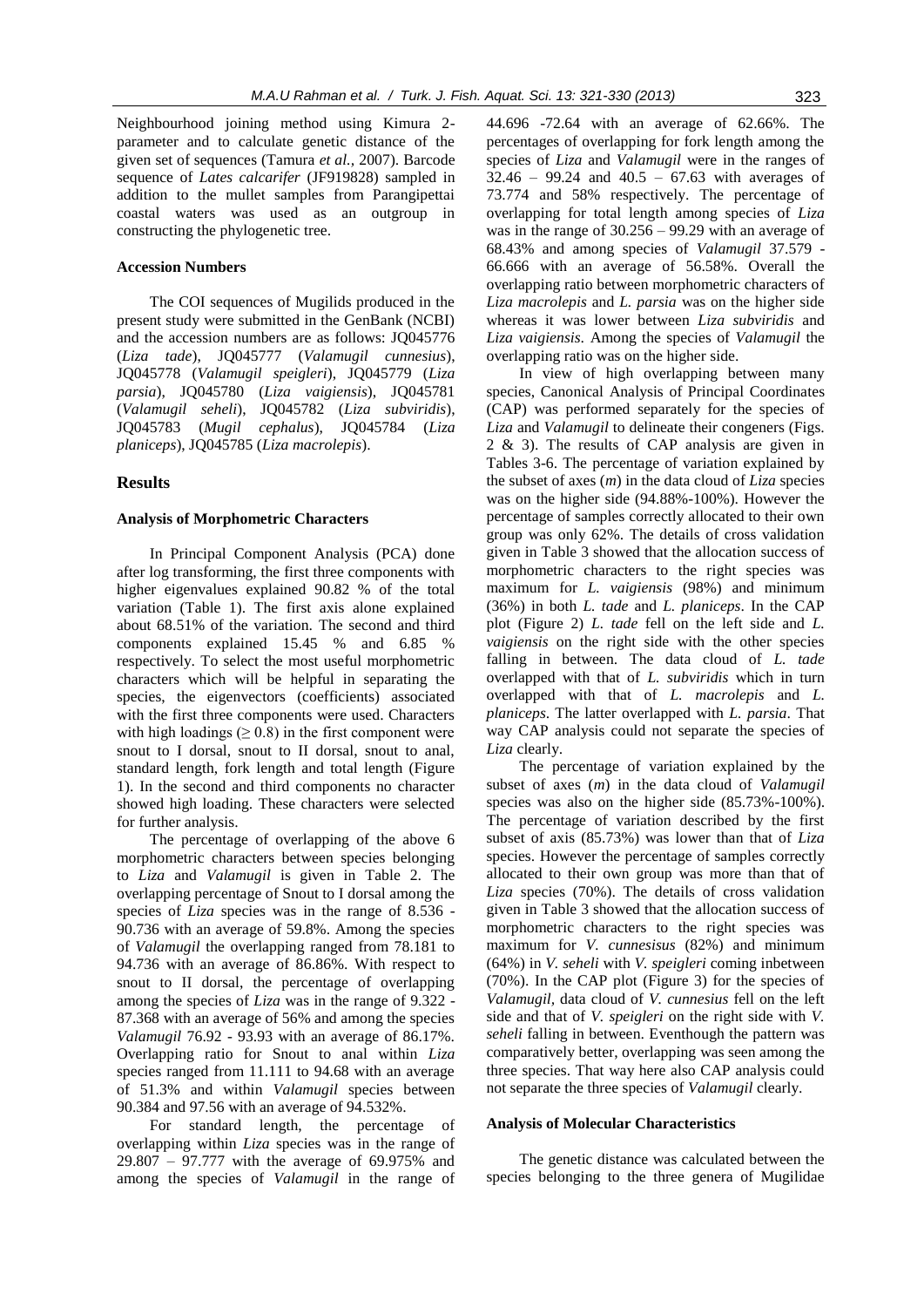| PС | Eigenvalue | % of variation | Total variation |
|----|------------|----------------|-----------------|
|    | 4.1108     | 68.513         | 68.513          |
|    | 0.927051   | 15.451         | 83.964          |
|    | 0.411491   | 6.858          | 90.822          |
|    | 0.400211   | 6.670          | 97.492          |
|    | 0.150447   | 2.508          | 100.000         |





Figure 1. Loadings for factors in first component based on 25 characters.

|           |                        | Percentage of overlapping ratio |           |        |          |        |        |  |  |  |
|-----------|------------------------|---------------------------------|-----------|--------|----------|--------|--------|--|--|--|
|           | <b>Species</b>         | Sn. to I                        | Sn. to II | Sn. to | Standard | Fork   | Total  |  |  |  |
|           |                        | dorsal                          | dorsal    | anal   | length   | length | length |  |  |  |
|           | L. mac. vs L. par.     | 78.873                          | 74.725    | 78.666 | 94.202   | 93.43  | 92.7   |  |  |  |
|           | L. mac. vs L. pla.     | 77.941                          | 84.415    | 75.362 | 71.929   | 99.242 | 99.29  |  |  |  |
|           | L. mac. vs L. sub.     | 68.181                          | 50        | 38.947 | 90.769   | 89.473 | 77.702 |  |  |  |
|           | L. mac. vs L. tad.     | 90.14                           | 75.257    | 49.523 | 89.051   | 81.578 | 74.404 |  |  |  |
|           | L. mac. vs L. vai.     | 25                              | 34.065    | 38.666 | 37.579   | 45.283 | 38.69  |  |  |  |
|           | L. par. vs L. pla.     | 63.855                          | 65.346    | 63.736 | 77.9     | 93.288 | 92.993 |  |  |  |
|           | L. par. vs L. sub.     | 55.555                          | 40.677    | 36.752 | 97.142   | 96.453 | 73.78  |  |  |  |
| Liza      | L. par. vs L. tad.     | 74.418                          | 61.157    | 45.669 | 95.238   | 88.125 | 71.195 |  |  |  |
|           | L. par. vs L. vai.     | 45.833                          | 59.782    | 62.962 | 39.428   | 39.772 | 46.551 |  |  |  |
|           | $L.$ pla. $vs L.$ sub. | 90.476                          | 61.956    | 56.382 | 78.698   | 89.655 | 80.838 |  |  |  |
|           | L. pla. vs L. tad.     | 89.473                          | 87.368    | 65.384 | 80.924   | 82.317 | 77.54  |  |  |  |
|           | L. pla. vs L. vai.     | 17.857                          | 28.712    | 30.769 | 29.807   | 43.529 | 44.68  |  |  |  |
|           | L. sub. vs L. tad.     | 81.081                          | 77        | 94.68  | 97.777   | 90.728 | 93.827 |  |  |  |
|           | L. sub. vs L. vai.     | 8.536                           | 9.322     | 11.111 | 34.131   | 41.279 | 30.256 |  |  |  |
|           | L. tad. vs L. vai.     | 29.885                          | 30.578    | 22.047 | 35.057   | 32.46  | 32.093 |  |  |  |
|           | V. cun. vs V. se.      | 78.181                          | 76.923    | 90.384 | 44.696   | 40.506 | 37.579 |  |  |  |
| Valamugil | V. cun. vs V. se.      | 87.671                          | 93.939    | 97.56  | 70.666   | 67.63  | 65.517 |  |  |  |
|           | V. se. vs V. spe.      | 94.736                          | 87.671    | 95.652 | 72.641   | 66.071 | 66.666 |  |  |  |

**Table 2.** Percentage of overlapping of body proportions between the species of *Liza* and *Valamugil*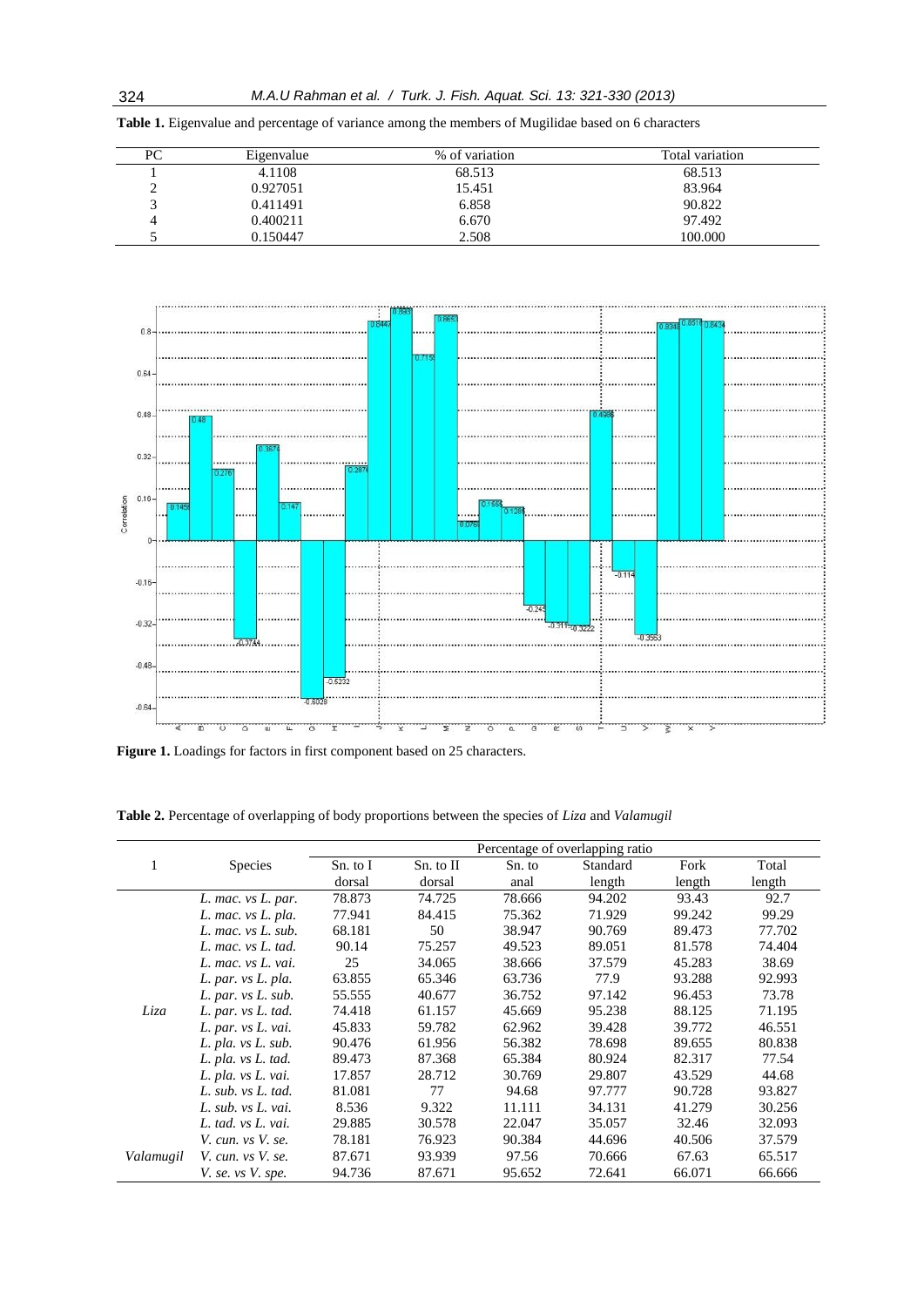| m | prop.G | ssres  | $1^{\prime}2$ | $2^{2}$ | 3 <sup>2</sup> | $4^{\prime}2$ | $d$ 5 <sup><math>\wedge</math>2</sup> | %correct |
|---|--------|--------|---------------|---------|----------------|---------------|---------------------------------------|----------|
|   | 0.9416 | 4.703  | 0.321         |         |                |               |                                       | 30.667   |
|   | 0.9718 | 4.6581 | 0.3817        | 0.0317  |                |               |                                       | 34       |
|   | 0.9893 | 4.2561 | 0.4164        | 0.3816  | 0.0297         |               |                                       | 49.333   |
|   | 0.9941 | 4.163  | 0.4366        | 0.3999  | 0.0727         | 0.0291        |                                       | 55.333   |
|   | 0.9979 | 4.1672 | 0.4572        | 0.4003  | 0.0901         | 0.0322        |                                       | 56.333   |
|   |        | 3.9266 | 0.5773        | 0.4141  | 0.1791         | 0.0843        | 0.0123                                | 62       |

**Table 3.** DIAGNOSTICS done by CAP for the morphometric data of *Liza species* of Parangipettai waters

m=Subset of axes, prop.G=proportion of variation in the data cloud described, ssres=the leave-one-out residual sum of squares, d\_1^2=the size of the first squared canonical correlation and %correct =the percentage of the left-out samples that were correctly allocated to their own group.

**Table 4.** Cross validation of CAP results for morphometric data of *Liza species* of Parangipettai waters Leave-one-out Allocation of Observations to Groups (for the choice of m: 6) Classified

| Orig. group   | L. macrolepis | L. parsia | planiceps<br>L. | L. subviridis | L. tade | L. vaigiensis | Total | % correct |
|---------------|---------------|-----------|-----------------|---------------|---------|---------------|-------|-----------|
| L. macrolepis |               |           |                 |               |         |               | 50    | 74        |
| L. parsia     |               | 24        |                 |               |         |               | 50    | 48        |
| L. planiceps  |               |           | 18              |               |         | 10            | 50    | 36        |
| L. subviridis |               |           |                 | 40            |         |               | 50    | 80        |
| L. tade       |               |           |                 | 14            | 18      |               | 50    | 36        |
| L. vaigiensis |               |           |                 |               |         | 49            | 50    | 98        |

Total correct: 186/300 (62%)

Mis-classification error: 38%

**Table 5.** DIAGNOSTICS done by CAP for the morphometric data of *Valamugil species* of Parangipettai waters

| m | prop.G | ssres  | 1 <sup>2</sup> | $d$ 2^2 | %correct |
|---|--------|--------|----------------|---------|----------|
|   | 0.8573 | 1.8354 | 0.1859         |         | 51.333   |
|   | 0.9815 | 1.7923 | 0.1876         | 0.0633  | 50.667   |
|   | 0.992  | 1.8193 | 0.1922         | 0.1018  | 52.667   |
| 4 | 0.997  | 1.6865 | 0.3648         | 0.1132  | 64.667   |
|   | 0.9993 | 1.5534 | 0.4952         | 0.1218  | 71.333   |
| h |        | 1.5494 | 0.4975         | 0.1425  | 72       |

m=Subset of axes, prop.G=proportion of variation in the data cloud described, ssres=the leave-one-out residual sum of squares, d\_1^2=the size of the first squared canonical correlation and %correct =the percentage of the left-out samples that were correctly allocated to their own group.

**Table 6.** Cross validation of CAP results for morphometric data of *Valamugil species* of Parangipettai waters Leave-one-out Allocation of Observations to Groups (for the choice of m: 6) Classified

| Orig. group  | cunnesus | seheli | speigleri | Total | %correct                 |
|--------------|----------|--------|-----------|-------|--------------------------|
| '. cunnesius | $+1$     |        |           | 50    | $\circ$<br>ΟŹ            |
| seheli       |          | ے ب    | ΙU        | 50    | 64                       |
| V. speigleri |          |        | ັ         | 50    | $\overline{\phantom{a}}$ |

Total correct: 108/150 (72%)

Mis-classification error: 28%

occurring in Parangipettai waters. *Valamugil seheli* showed more genetic distance from the other members of family Mugilidae. The number of base substitutions per site from pairwise analysis between the species (Table 7) showed the maximum value of 0.259 between *Liza planiceps* and *Liza parsia* and minimum of 0.002 between *Liza subviridis* and *Liza vaigiensis.* The average AT content of the Mugilidae family was found to be 53.4 % and the GC content 46.50 % (Table 8). The maximum AT content was

found in *Valamugil cunnesius* (55.93%) and the minimum in *Liza subviridis* (51.31%)*.* The maximum and minimum GC contents were observed in *Liza subviridis* (48.69%) and *Valamugil cunnesius*  (44.07%) respectively. The pairwise distance variation at different codon positions (Table 9) showed maximum variations in the  $2<sup>nd</sup>$  codon position and minimum in  $1<sup>st</sup>$  codon position.

The phylogenetic tree constructed (Figure 4) showed two major clades. *Valamugil cunnesius* and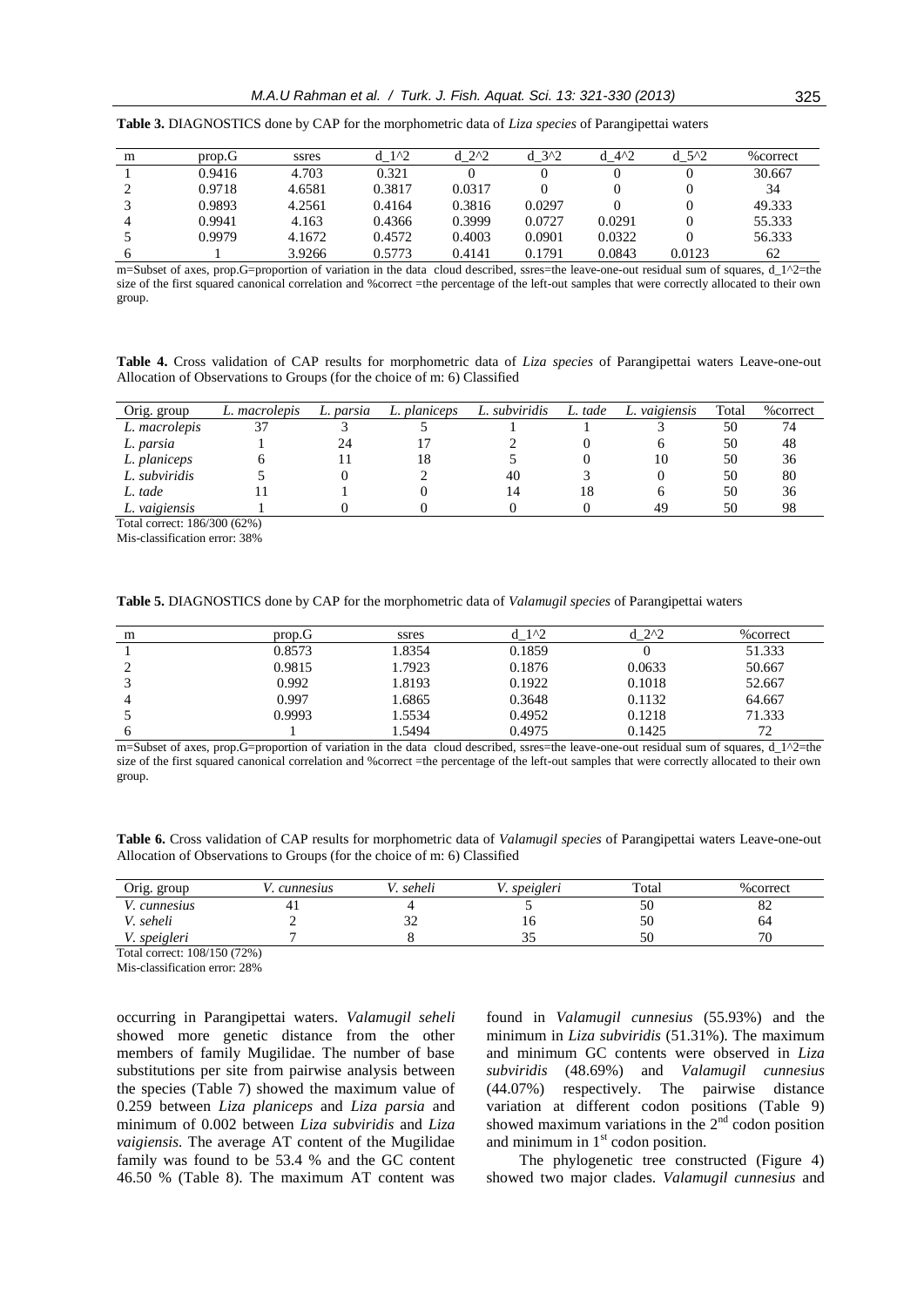

**Figure 2.** Scatter diagram of Canonical Analysis of Principal Coordinates (CAP) for morphometric data of species of *Liza.*



**Figure 3.** Scatter diagram of CAnonical Principal coordinates (CAP) analysis showing the congeners of *Valamugil.*

**Table 7.** Pairwise analysis table constructed using Kimura 2-parameter method for Mugilid species (Lower left diagonal shows the pairwise distance between the species and the upper right diagonal shows the standard error).

| <b>Species</b>         |       | ↑     |       | 4     |       | 6     |       | 8     | Q     | 10    |
|------------------------|-------|-------|-------|-------|-------|-------|-------|-------|-------|-------|
| Liza tade(1)           |       | 0.014 | 0.022 | 0.027 | 0.033 | 0.033 | 0.033 | 0.037 | 0.029 | 0.029 |
| $Liza\_parsia(2)$      | 0.096 |       | 0.018 | 0.022 | 0.034 | 0.035 | 0.033 | 0.039 | 0.034 | 0.027 |
| Valamugil_cunnesius(3) | 0.164 | 0.124 |       | 0.009 | 0.030 | 0.031 | 0.029 | 0.036 | 0.035 | 0.024 |
| Valamugil_speigleri(4) | 0.212 | 0.161 | 0.039 |       | 0.035 | 0.035 | 0.033 | 0.037 | 0.036 | 0.028 |
| $Liza\_vaigiensis(5)$  | 0.226 | 0.229 | 0.209 | 0.235 |       | 0.001 | 0.006 | 0.009 | 0.035 | 0.027 |
| $Liza$ subviridis(6)   | 0.229 | 0.232 | 0.211 | 0.238 | 0.002 |       | 0.006 | 0.009 | 0.035 | 0.028 |
| Liza macrolepis(7)     | 0.232 | 0.228 | 0.200 | 0.226 | 0.021 | 0.022 |       | 0.011 | 0.034 | 0.027 |
| Liza planiceps(8)      | 0.249 | 0.259 | 0.236 | 0.247 | 0.048 | 0.047 | 0.064 |       | 0.034 | 0.032 |
| $Mugil\_cephalus(9)$   | 0.211 | 0.239 | 0.228 | 0.238 | 0.243 | 0.245 | 0.246 | 0.237 |       | 0.034 |
| Valamugil seheli(10)   | 0.222 | 0.205 | 0.169 | 0.191 | 0.205 | 0.208 | 0.209 | 0.239 | 0.234 |       |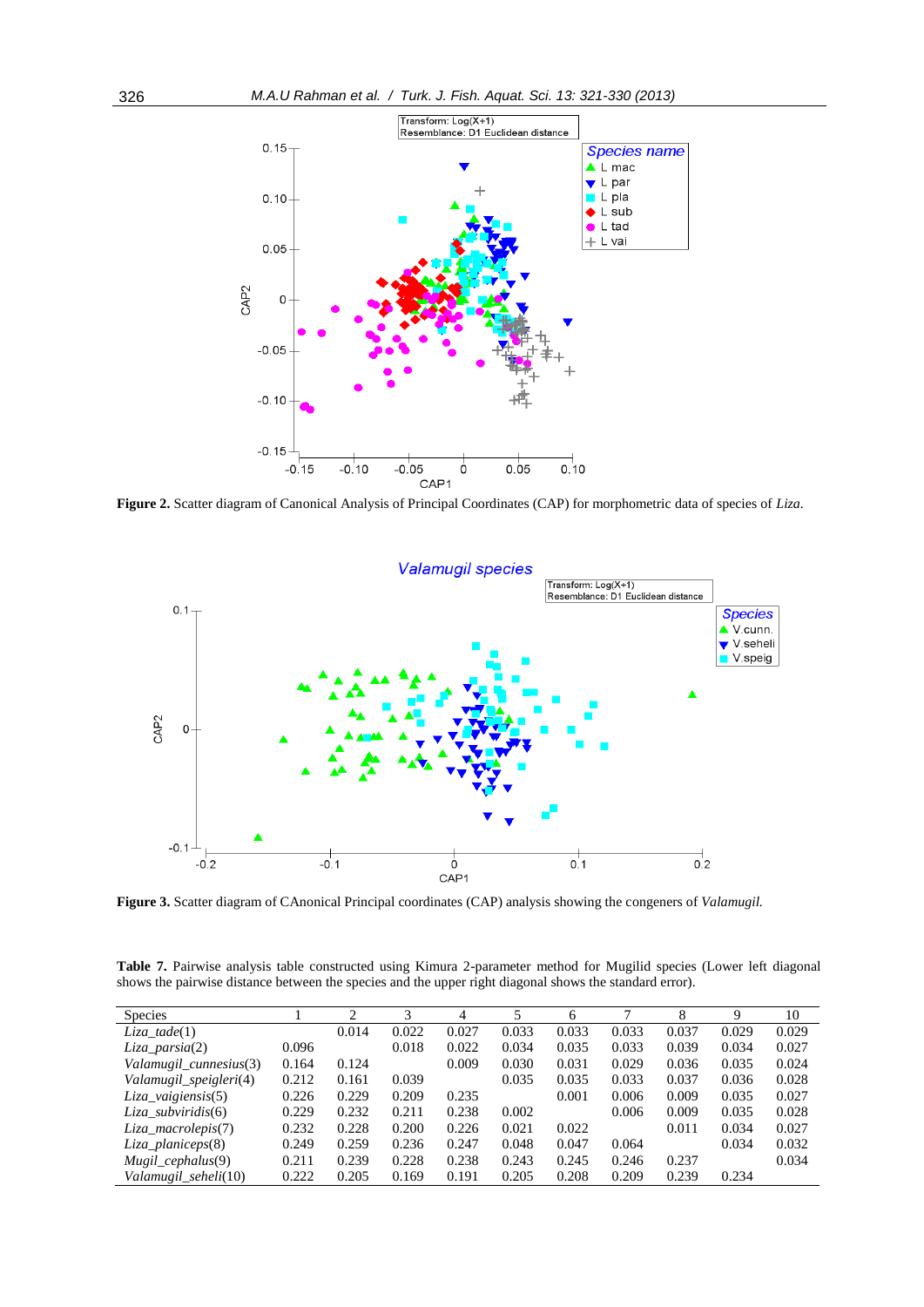| Family: Mugilidae   | A %   | T %   | G%    | $C\%$ | AT%    | GC%    |
|---------------------|-------|-------|-------|-------|--------|--------|
| Liza_tade           | 23.21 | 31.15 | 18.93 | 26.72 | 54.35  | 45.65  |
| Liza parsia         | 23.21 | 32.52 | 18.93 | 25.34 | 55.73  | 44.27  |
| Liza_vaigiensis     | 22.91 | 28.48 | 19.04 | 29.57 | 51.39  | 48.61  |
| Liza_subviridis     | 22.73 | 28.57 | 19.2  | 29.49 | 51.31  | 48.69  |
| Liza_macrolepis     | 23.16 | 28.53 | 19.02 | 29.29 | 51.69  | 48.31  |
| Liza planiceps      | 23.11 | 28.35 | 19.11 | 29.43 | 51.46  | 48.54  |
| Valamugil_cunnesius | 22.96 | 32.97 | 18.64 | 25.42 | 55.93  | 44.07  |
| Valamugil_seheli    | 23.7  | 29.51 | 18.2  | 28.59 | 53.21  | 46.79  |
| Valamugil_speigleri | 22.31 | 33.39 | 19.34 | 24.96 | 55.69  | 44.31  |
| Mugil_cephalus      | 24.23 | 29.94 | 18.21 | 27.62 | 54.17  | 45.83  |
| Mean                |       |       |       |       | 53.493 | 46.507 |

**Table 8.** Percentage composition of nucleotides A, T, G, C, AT and GC in Mullet species

**Table 9.** Pairwise distance variation at codon positions 1, 2 and 3 among the members of Mugilidae

| Position of codon   | 1st   | $\gamma$ nd | 3rd   |
|---------------------|-------|-------------|-------|
| Liza_tade           | 0.004 | 1.293       | 0.03  |
| Liza parsia         | 0.008 | 1.259       | 0.028 |
| Valamugil_cunnesius | 0.004 | 1.103       | 0.024 |
| Valamugil_speigleri | 0.004 | 1.327       | 0.024 |
| Liza_vaigiensis     | 0.004 | 1.004       | 0.028 |
| Liza_subviridis     | 0.004 | 1.008       | 0.028 |
| Liza_macrolepis     | 0.007 | 1.011       | 0.033 |
| Liza_planiceps      | 0.004 | 1.248       | 0.033 |
| Mugil_cephalus      | 0.007 | 1.664       | 0.038 |
| Valamugil_seheli    | 0.004 | 1.346       | 0.038 |



**Members of Mugilidae** 

**Figure 4.** Inter-species variations within the barcode sequences of various species of Mugilidae.

*Valamugil speigleri* showed more genetic relatedness to *Liza tade* and *Liza parsia*, while the rest of the members from genus *Liza* were grouped in a separate major clade. *Mugil cephalus* fell in between the above clades as it is the most divergent species within the family (Figure 5).

#### **Discussion**

In the present study after the identification of the mullets, efforts were taken to validate the species both through morphometrics and molecular taxonomy. The morphometric data of the mugilid species showed higher overlapping as reported earlier by Stiassny (1993), Rossi *et al.* (1998) particularly, among the species belonging to genera *Liza* and *Valamugil.* Therefore CAP analysis was done. CAP is a routine for performing canonical analysis of principal coordinates. The purpose of CAP is to find axes through the multivariate cloud of points that either are the best at discriminating among *a priori* groups or have the strongest correlation with some other set of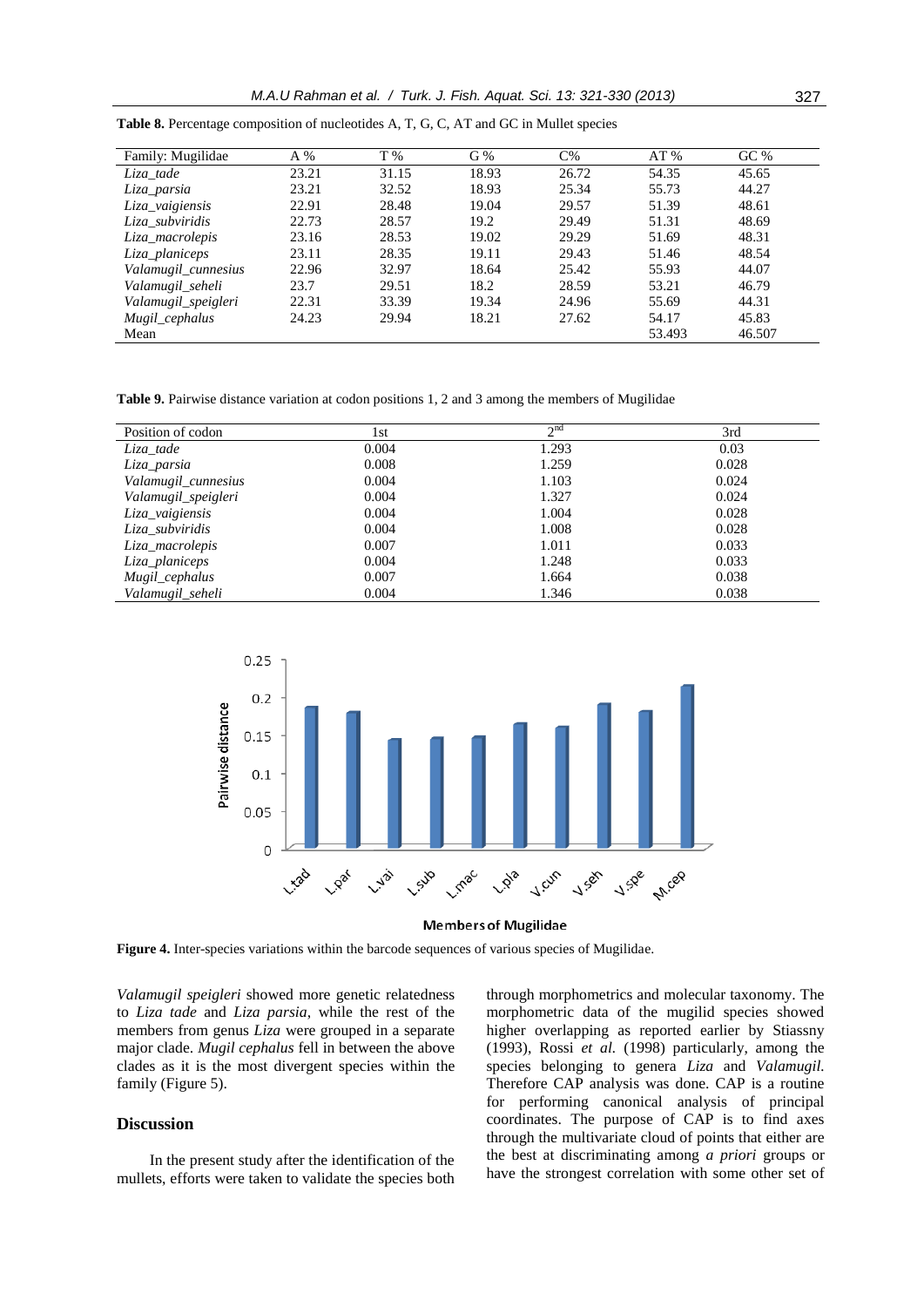

**Figure 5.** The evolutionary history was inferred using the Neighbor-Joining method. The optimal tree with the sum of branch length = 0.73976740 is shown. The phylogenetic tree was linearized assuming equal evolutionary rates in all lineages. The evolutionary distances were computed using the Kimura 2-parameter method and are in the units of the number of base substitutions per site (given as bar scale at the bottom of the phylogram). There were a total of 639 positions in the final dataset which is a near full length barcode region (~650bp).

variables. This tool (constrained) is advantageous in that when there are real differences among *a priori* group that cannot be seen in unconstrained ordination such as PCA, MDS and PCO, this constrained ordination is helpful. Another advantage of this tool is once a CAP model has been developed, it can be used to classify new points into existing groups. When it has been done for various species of fishes, given a new fish that has values for each of these same measures, it can allocate or classify that fish into one of the groups using this routine (Anderson *et al.,* 2008). In view of this capability it was used in the present study. However it spite of its robustness in delineating group of data/species, it was not useful due to overlapping of morphometric data.

But DNA barcoding using COI clearly delineated all the 10 species of mugilids occurring in Parangipettai waters as could be seen in the phylogram. Among the 10 species the sequence for *Valamugil speigleri* is not available in the GenBank and this is the first sequence for this species in GenBank. It will help the investigators with identification of this species in future. This species should also be barcoded from other regions and it will be helpful in knowing the genetic diversity of this species. The present study demonstrated to efficacy of DNA barcoding in delineating species in a taxonomically difficult group as mullets. However it has thrown up several questions regarding the interrelationship of various species of mugilids barcoded. The *Valamugil seheli* falls away from all the species of mugilids instead of sharing the clade with its kins *V. cunnesius* and *V. speigleri*. Similarly species of *Liza* fall in two distant clades. The subclade of *L. parsia* and *L. tade* is closely related to *V. cunnesius* and *V. speigleri,* than with their congeners (*L. macrolepis, L. planiceps, L. subviridis* and *L. vaigiensis*) which form a separate major clade. *M. cephalus* falls in the middle of the phylogram showing its relationship to the members of *Liza* and *Valamugil.* Eventhough it is indicating the efficacy of DNA barcoding in delineation of species within taxonomically difficult group as mugilids, the mix-up among the species in the phylogram may be due to the evolutionary history.

The phylogram strongly questioned the monophyletic origin of *Liza* and *Valamugil*. The monophyly of *Liza* has been questioned previously by several authors (Caldara *et al.,* 1996; Papasotiropoulos *et al.,* 2001, 2002, 2007; Rossi *et al.,* 2004; Fraga *et al.,* 2007; Turan *et al.,* 2005, 2011). Semina *et al.* (2007) recommended synonymising *Liza* with *Chelon.* The monophyly of *Liza* is not clearly supported when considered along with relevant information on chromosomes, morphology, allozymes, RFLPs and mtDNA sequences. *Mugil cephalus* was found to be most divergent species in the present investigation as evidenced from the pairwise distance data (Turan *et al.,* 2011). In case of *Liza* and *Valamugil,* more research is needed to address taxonomic issues at the infra-generic level as suggested by Durand *et al.* (2012).

Currently, the emphasis is on the development of a pluralistic system (Hendry *et al.,* 2000) involving variations in mtDNA, nuclear DNA and morphological traits, within and among groups above the species level (Avise and Walker, 2000) which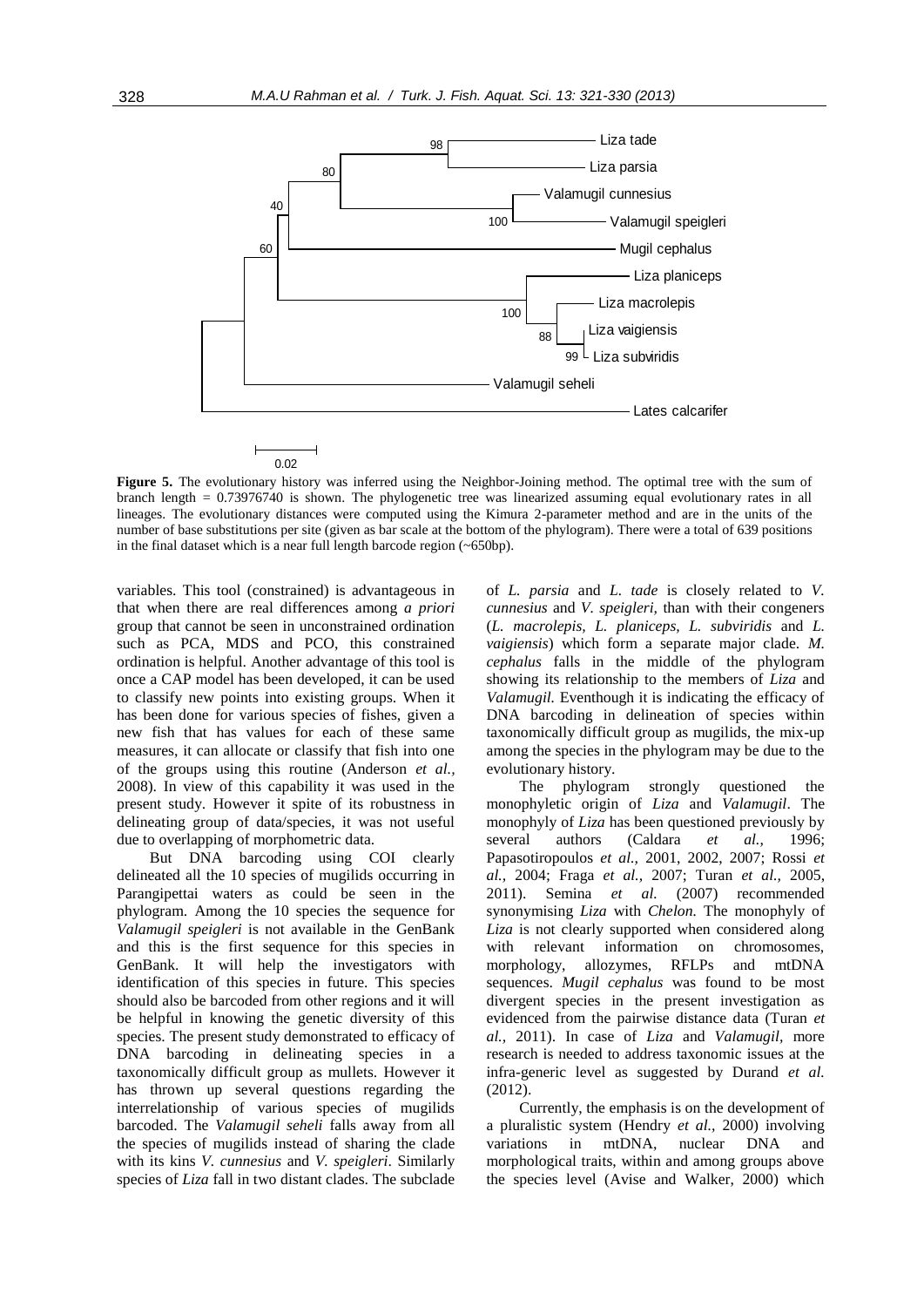could improve the classical biological classification of Mugilidae. Additional markers and other data are also very useful in groups where the ratio of divergence within and between species is unknown (Locke *et al.,* 2010; Kumar *et al.,* 2011). Delimiting species on the basis of any single molecular marker is also controversial (Kunz, 2002; Hickerson *et al.,* 2006; Poulin and Keeney, 2007; Fre´zal and Leblois, 2008).

In the present study specimens of all the species were collected from Vellar estuary in Parangipettai (Southeast coast of India) and COI is found to be efficient in identifying all the species. To make sound inferences regarding evolutionary history of these species what is required is extensive sampling from different geological locations covering the entire range of distribution of species and the use of multiple mitochondrial markers such as Cytochrome b and 16S rRNA genes or any other marker which will be of immense use in revealing the evolutionary history of mugilids. Therefore efforts have to be taken at regional and global levels to investigate the above aspect in mugilids.

## **Acknowledgments**

The authors are thankful to Prof. K.Kathiresan, Director of their centre for the encouragement and the authorities of the university for the facilities. They also express their deep gratitude to Dr. Jean-Dominique Durand, Institut de recherche pour le de´veloppement (IRD), UMR 5119 Ecosym, universite´ Montpellier 2, cc 093, place Euge`ne-Bataillon, 34095 Montpellier cedex 5, France, for his invaluable scientific advice. They also extend their sincere thanks Dr. P. Sita Rami Reddy for his valuable suggestions.

## **References**

- Anderson, M.J., Gorley, R.N. and Clarke, K.R. 2008. PERMANOVA for PRIMER: guide to software and statistical methods. PRIMER–E Ltd., Plymouth, United Kingdom, 214pp.
- Avise, J.C. and Walker, D. 2000. Abandon all species concepts? A response. Conserv Genet, 1: 77– 88.
- Avsar, D. 1994. Diet and feeding behavior of scaldfish (*Arnoglossus laterna* Walbaum, 1792) in the bay of Mersin. Acta Adriatica, 34(1/2): 89– 101.
- Bembo, D.G., Carvalho, G.R., Cingolani, N., Arneri, E., Giannetti, G. and Pitcher, T.J. 1996. Allozymic and morphometric evidence for two stocks of the European anchovy *Engraulis encrasicolus* in Adriatic waters. Marine Biology, 126: 529–538.
- Caldara, F., Bargelloni, L., Ostellari, L., Penzo, E., Colombo, L. and Patarnello, T. 1996. Molecular phylogeny of grey mullets based on mitochondrial DNA sequence analysis: evidence of a differential rate of evolution at the intrafamily level. Mol Phylogenet Evol, 6: 416– 424.
- Corti, M., Thorpe, R.S., Sola, L., Sbordani, V. and Cataduella, S. 1988. Multivariate morphometrics in aquaculture: a case study of six stocks of the common

carp (*Cyprinus carpio*) from Italy. Can J Fish Aquat Sci, 45: 1548– 1554.

- Delgado, J.V., Molina, A., Lobillo, J., Alonso, A. and Camacho M.E. 1992. Morphometrical study on the chromosomes of three species of mullet (Teleostei: Mugilidae). Caryologia, 45: 263– 271.
- Durand, J.D., Chen, W.J., Shen, K.N., Fu, C. and Borsa, P. 2012. Genus-level taxonomic changes implied by the mitochondrial phylogeny of grey mullets (Teleostei: Mugilidae). C. R. Biologies, http://dx.doi.org/10.1016/j.crvi.2012.09.005 ;
- Fontdevila, A. and Moya, 2003. A. La especiacio´n: modelos y casos de estudio. In: evolucio´n: origen, adaptacio´n y divergencia de lasespecies. Sı´ntesis, Madrid, 165– 224.
- Fraga, E., Schneider, H., Nirchio, M., Santa-Brigida, E., Rodrigues- Filho, L.F. and Sampaio, I. 2007. Molecular phylogenetic analyses of mullets (Mugilidae, Mugiliformes) based on two mitochondrial genes. J Appl Ichthyol, 23: 598– 604.
- Fre´zal, L. and Leblois, R. 2008. Four years of DNA barcoding: current advances and prospects. Infection, Genetics and Evolution, 8: 727– 736.
- Gilbert, C.R. 1993. Geographic distribution of the striped mullet (*Mugil cephalus*) in the Atlantic and Eastern Pacific ocean. Fla Sci, 56: 204–210.
- Gornung, E., Cordisco, C.A., Rossi, A.R., De Innocentiis, S., Crosetti, D. and Sola, L. 2001. Chromosomal evolution in Mugilidae: karyotype characterization of *Liza saliens* and comparative localization of major and minor ribosomal genes in the six Mediterranean mullets. Mar Biol, 139: 55– 60.
- Gornung, E., Mannarelli, M.E., Rossi, A.R. and Sola, L. 2004. Chromosomal evolution in Mugilidae (Pisces, Mugiliformes): FISH mapping of the (TTAGGG) telomeric repeat in the six Mediterranean mullets. Hereditas, 2004, 140: 158– 159, doi: 10.1111/j.1601- 5223. 2004.01784.x ;
- Harrison, I.J. and Howes, G.J. 1991. The pharyngobranchial organ of mugilid fishes. Its structure, variability, ontogeny, possible function and taxonomic utility. Bulletin of the British Museum of Natural History, 57: 111– 132.
- Hendry, A.P., Vamosi, S.M., Latham, S.J., 2000. Questioning species realities. Conserv Genet, 1: 67– 76.
- Hickerson, M.J., Meyer, C.P. and Moritz, C. 2006. DNA barcoding will often fail to discover new animal species over broad parameter space. Systematic Biology, 55: 729– 739.
- Holden, M.J. and Raitt, D.F.S. 1974. Manual of fisheries science. Part 2. Methods of resource investigations and their application. (Ed.), FAO, Rome, Italy.
- Kumar, C.P., John, B.A., Khan, S.A., Lyla, P.S., Murugan, S., Rozihan, M. and Jalal, K.C.A. 2011. Efficiency of universal barcode gene (cox1) on morphologically cryptic Mugilidae fishes delineation. Tr in Appl Sci Res, 6(9): 1028– 1036.
- Kunz, W. 2002. When is a parasite species a species? Trends in Parasitology, 18: 121– 124.
- Locke, S.A., McLaughlin, J.D. and Marcogliese, D.J. 2010. DNA barcodes show cryptic diversity and a potential physiological basis for host specificity among Diplostomoidea (Platyhelminthes: Digenea) parasitizing freshwater fishes in the St. Lawrence River, Canada. Molecular Ecology, 19: 2813– 2827.